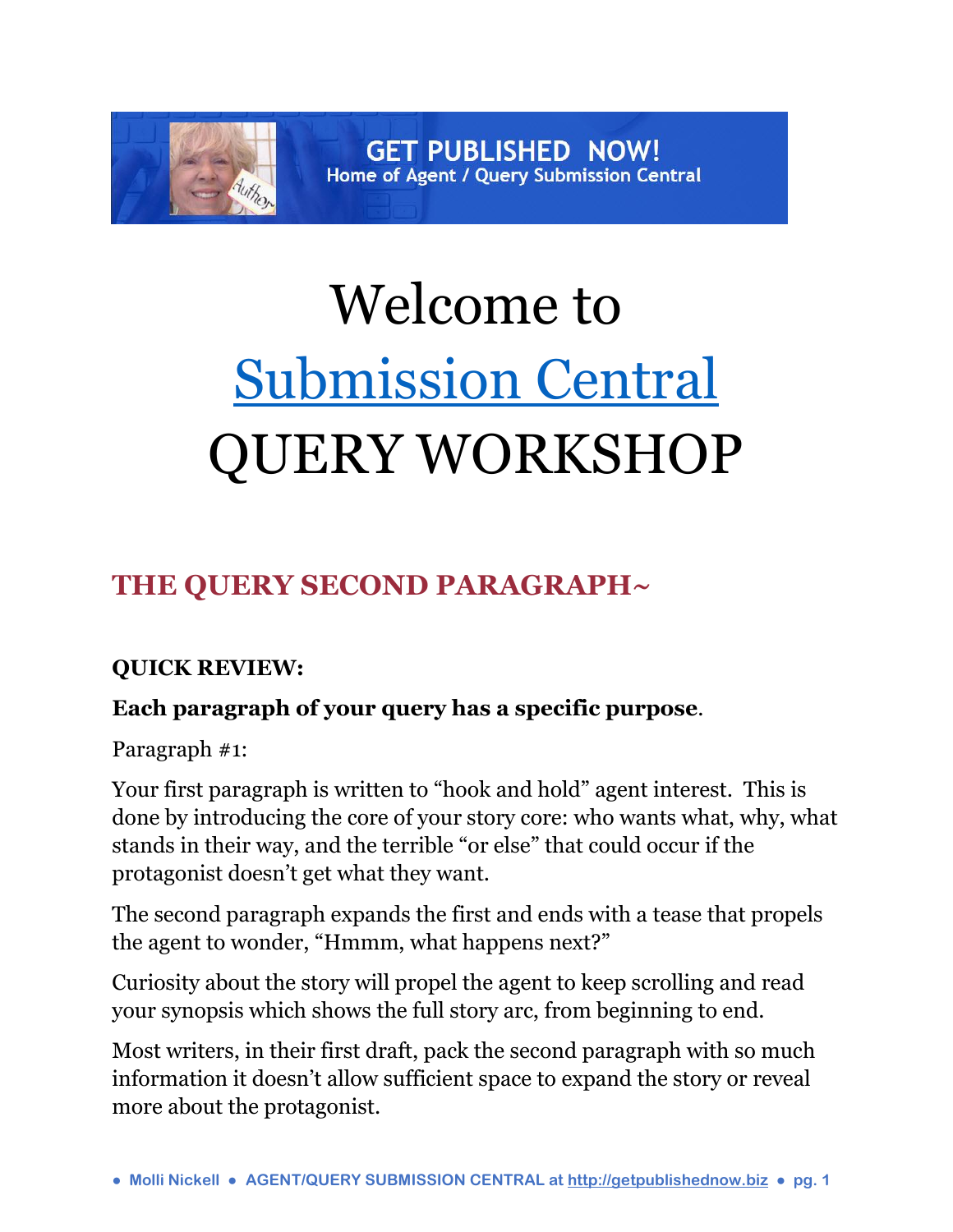#### Paragraph #2:

Your second paragraph needs to:

- reveal more the antagonist or situation that blocks your protagonist from achieving their goal.
- focus on your protagonist's inner world as shown by their thoughts, words, and actions.
- include a brief description of the setting/place/era if appropriate.
	- For example: crusty-poison salt marshes surround the witches' castle.
- end with a tease that heightens the agent's interest so they'll wonder, "Hmmm, what happens?"

At that point, you have captured their interest. They will move on to skim over your third paragraph, then read your synopsis to find out what happens and how the story is resolved.

# **THIS WEEK'S QUESTIONS:**

#### First, about fonts~

Courier was the industry standard since the days of typewriters. Large type and open spaces in between the letters. Back in the old days,12 point courier was the only font available and came as standard on many typewriters. .

Then along came Times Roman. Similar to courier, but smaller, and tighter. This quickly replaced courier as the font of choice, even though it is actually smaller than the 12 point Courier.

Courier and Times Roman are recognized on almost all computer systems. This may not hold true for either of them when being read on a smart phone.

Remember, you may discover a font that you absolutely adore, and decide to use it on all of your documents, but then discover that it doesn't translate from one system to the next. This is a good reason to always test any new font. Send it to a friend or two in order to determine that it stays true and in place as you have intended it.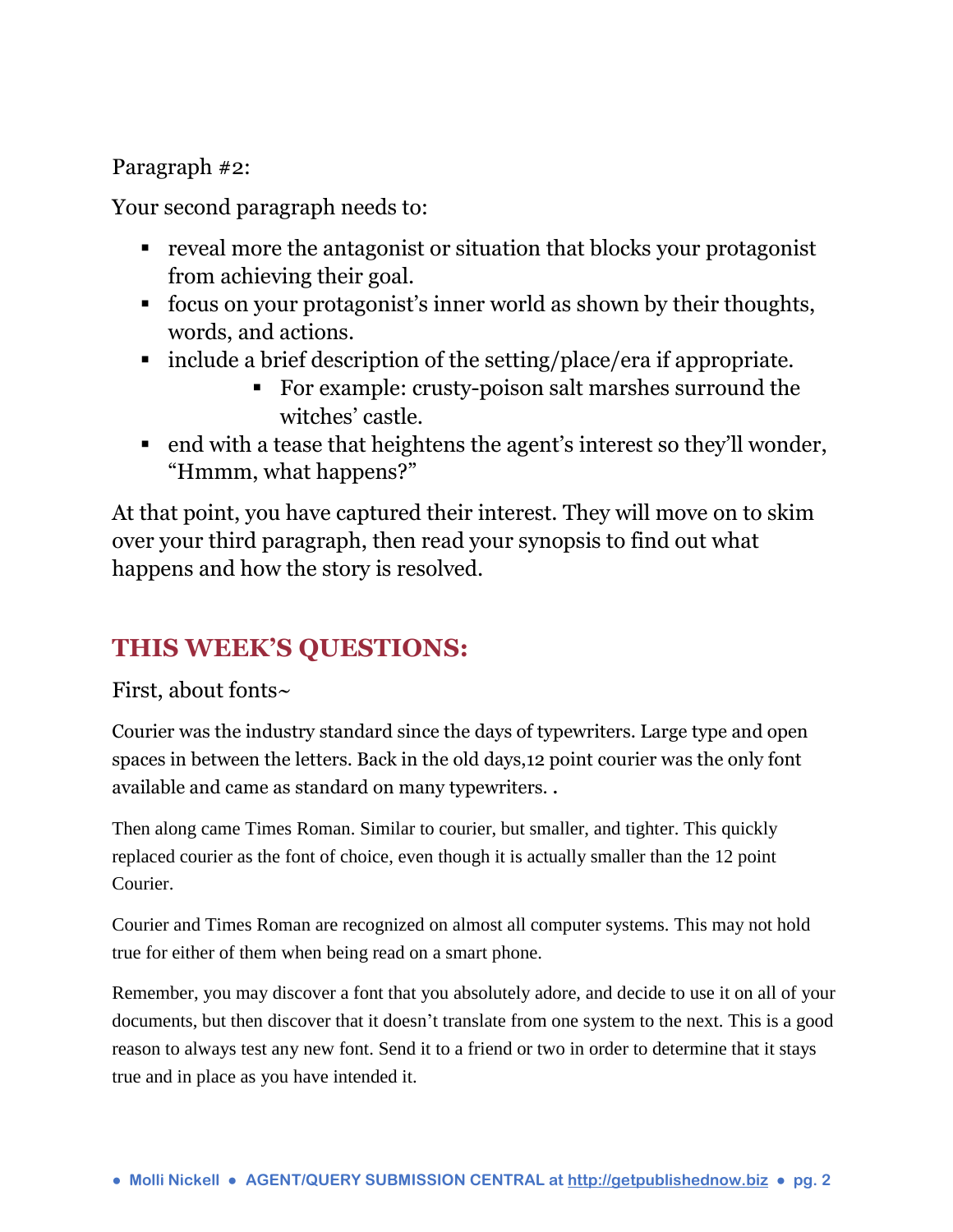And then came a slew of fonts called "sans serif," like Arial. Does not have the little foot on the bottom of the letter stem. Originally designed to be read more cleanly on a computer screen.

This is Georgia which I prefer. It's similar to Times Roman, but larger, with rounder letters and is friendly and easy to read. It has become a standard and can be read by all computer operating systems. Not necessarily true when read on a smart phone.

We are trained to read by following the little foot at the bottom of each letter stem. Most books, magazines and textbooks are printed using a "serif" font.

Set in Times Roman:

Typefaces like Arial look clean on your screen, but cause you to read more slowly since you've lost your guide, the little foot on each letter.

#### Question: Where are videos and transcript?

After each workshops, the transcript and video are placed, within 24-hours on this link.

#### <http://www.getpublishednow.biz/on-demand.html>

Thank you, Submission Central members, for being so gracious and sharing your work as you progress from query to synopsis to first pages and master everything you need to order to create a slam-dunk submission package that lands an agent.

# **THIS WEEK: query letter second paragraphs~**

Your second drafts of the first paragraph are included to lead into the second paragraph. It's a good exercise to read your first paragraph, just like an agent will read it. This helps you ensure that the tease at the end of the first paragraph engages the agent so they will keep reading.

Note: Query first paragraphs often are the only portion of most queries to be read. Agents can tell within one or two sentences if you write well and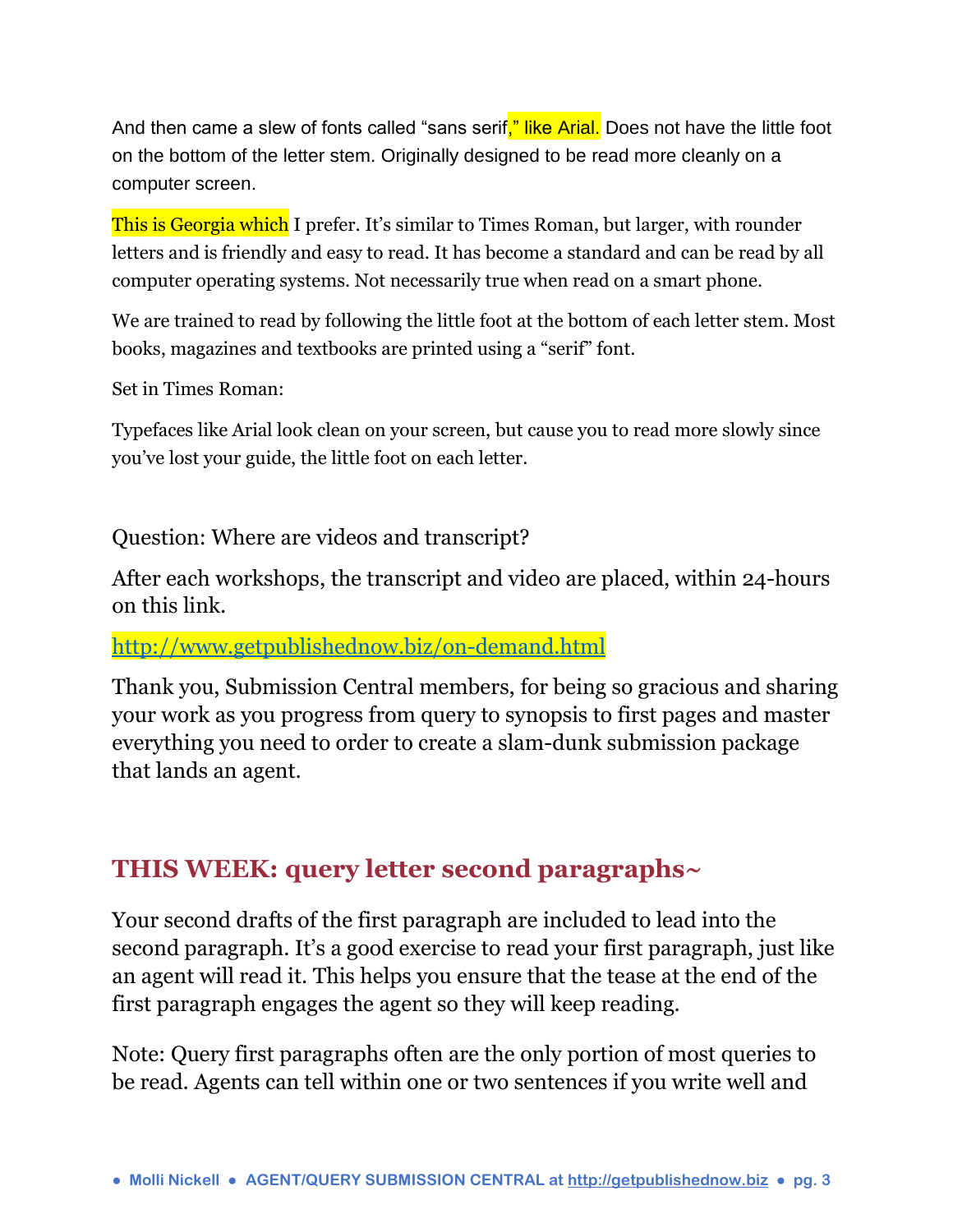have a story that people will want to read. (When I was an acquisitions editor, I made this "yes" or "no" decision after reading three sentences).

This means you need to sharpen and revise your first paragraph so it's a quick read and includes your story core:

- Who wants what and why?
- What or who stands in their say?
- What is the terrible "or else" that will happen if they don't get what they want?

#### From Vicki~

Born with Cerebral Palsy, Sadie's tangled walk attracts attention wherever she goes, and no matter how much of herself she hides, she will never end the cruel scrutiny from her peers. To add to her pain, the only friend she has ever known left for London. Sadie'ss convinced she will never see him again. When she's sent to her grandmother's isolated home in the Catskill Mountains, she decides it the perfect refuge to end her life. But Sadie senses something continues to watch her.

A malevolent fairy, Devilia, is obsessed with this new mortal girl who has invaded her territory. Why is this girl getting so much attention from a bunch of old ladies? Envious and beset with Sadie's strange moves, Devilia accidentally thwarts Sadie's suicide attempt. Once Sadie comes face-to-face with Devilia, she is forced to take a deep look within, which is far more terrifying than anything Sadie could imagine. After Devilia suffers a tragic loss, Sadie feels empathy for this homeless creature that has been taunting her, and cautiously agrees to bring her home. While on a field trip, Devilia is the cause of a miraculous event that puts Sadie further in the limelight. A picture of Sadie goes viral and her disability is on display before the world, making her an overnight sensation. Humiliated beyond despair, Sadie wants to rid herself of Devilia for good. But Sadie discovers she needs Devilia more than she realized. Plus she needs her help, the kind of help that could put the fairy's life in danger. Would Devilia be willing to risk her life for Sadie? In a mad race against time, Sadie learns the true meaning of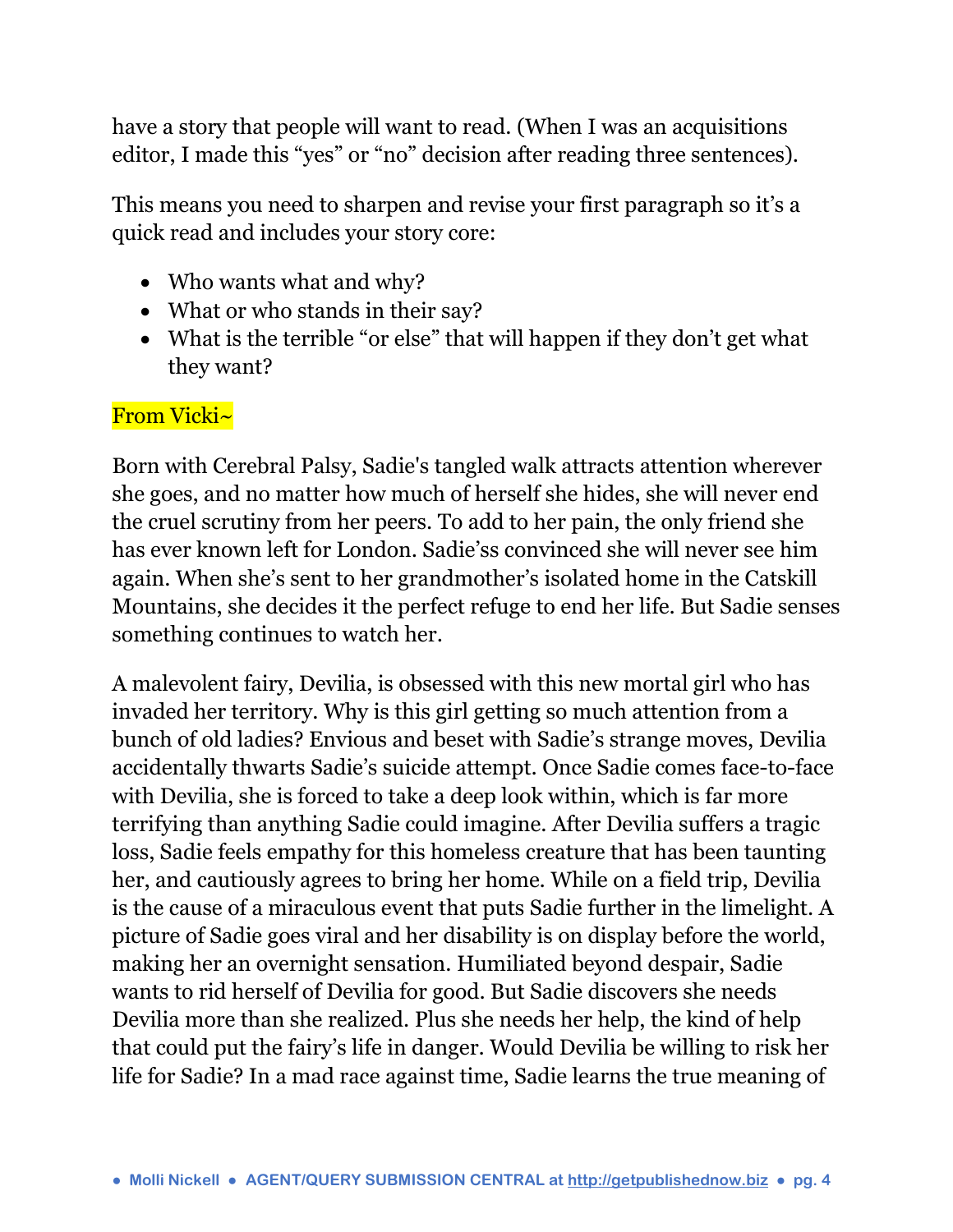love and loss. In the aftermath, is Sadie strong enough to face the challenges of the path laid before her?

My YA novel "Crooked" is 90,000 words. A member of SCBWI, I live in New York City with my husband, our sometimes "crooked" young adult, and my muse, our wire-haired dachshund Clancy.

**WHAT WORKS?** Nice comment (almost a tease) ending the first paragraph. It could be rephrased to read, "even though she's alone in the woods, Sadie wonders, is someone watching her?"

## **WHAT DOESN'T WORK?**

2nd paragraph tells too much about the story and doesn't reveal enough about Sadie. Two teases are written, although you want only one and it has to be compelling. No mystery here. Tell what the peril is.

Yes, introduce Devilia (great name), but don't spend so much time on her. Your focus needs to remain on Sadie. Deep dive into her inner world, her thoughts, perhaps show her suicide attempt. What does she do? How is she saved by the fairy?

Length, for a first novel, will be a challenge. Agents believe (and rightly so) that wet-behind-the-ears novelists who long novels (above 70K words) don't understand how to self-edit and tighten their work.

As written, the third paragraph needs to include writing experience (if any) and affiliations with writers' groups (which proves that you're striving to improve your writing skills).

COMMENTS from the group? Multiple questions at end of 2nd paragraph. Comment about revising into two books? Could work, but that doesn't deal with overwriting (extraneous adverbs and adjectives).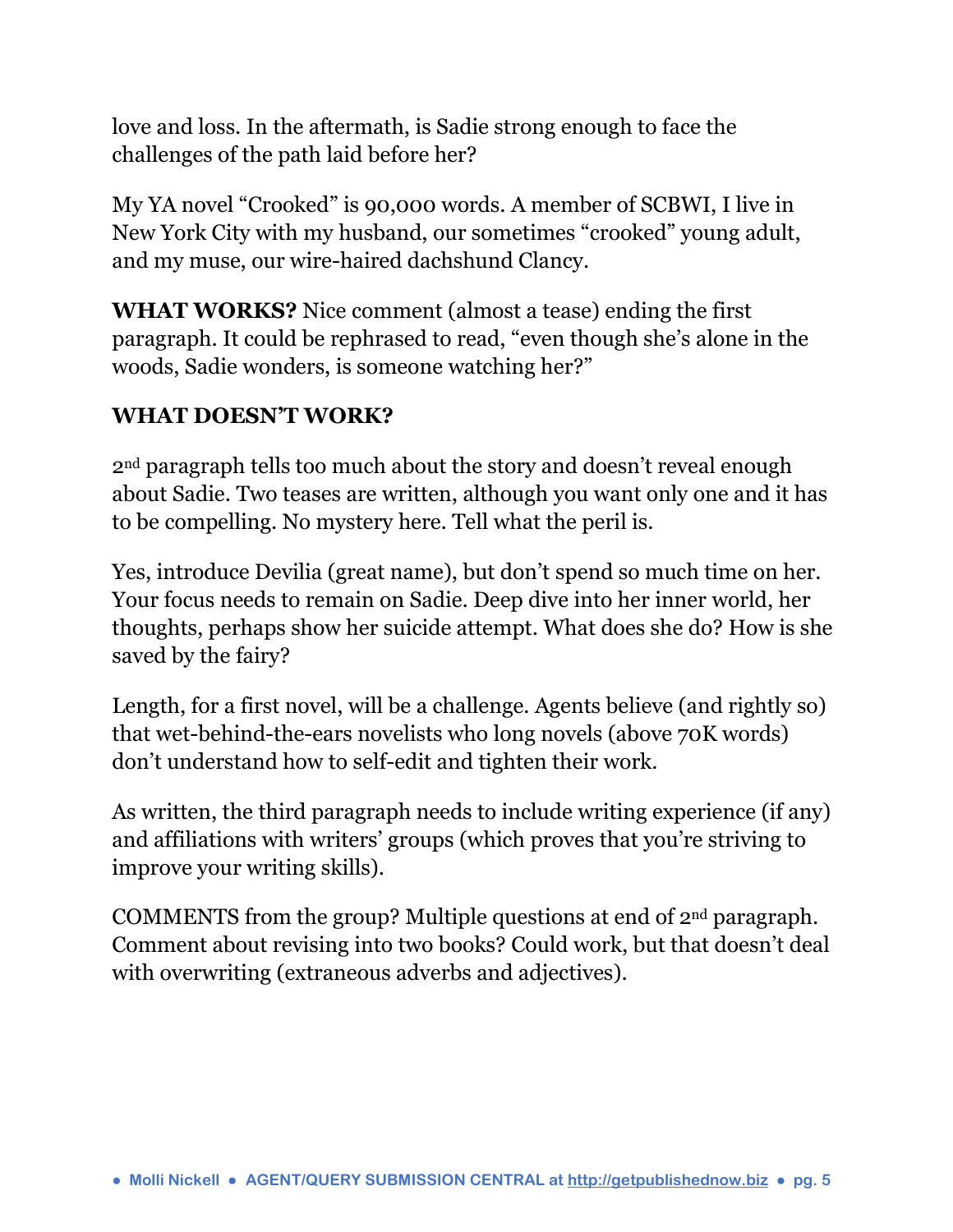# From Linda~

Email SUBJECT line: A Chinese wife chooses between obedience and independence. Does she dare travel ten thousand miles to join her husband?

#### First paragraph:

Newlywed Wu Meichen hates the Chinese traditions that dictate her actions and even the ideas she should believe. Deeply in love with her husband, Chung, she wants a marriage that makes them partners as they plan their future, but her mother-in-law interferes at every opportunity to pull the couple apart. When the family patriarch sends her husband to work in America, Meichen fears they'll be separated for years, perhaps for life.

#### Second paragraph:

Meichen get**s** one benefit from Chung's departure. Her father-in-law sends her to a missionary school after her mother-in-law attacks her. As five years pass, Meichen YEARNS desperately hopes Chung might return for a visit, but her dreams come to nothing. American laws are tightened to keep Chinese workers out; if Chung leaves, he may not be allowed to return to his job. Meichen refuses to wait any longer. She defies Chinese tradition and the anger of her husband's family, traveling ten thousand miles, risking her life, freedom, and honor. But what will her husband say when they meet again? His family orders him to divorce her. Chung must choose between his duty to his family and the longing in his heart. And if he clings to Meichen, they must find new ways to deal with each other as husband and wife.

WHAT WORKS? Story is more clear than your first draft. And yet, the focus on Meichen needs to be stronger with more powerful verbs and descriptions about how she feels when sent away from the in-laws she hates.

WHAT DOESN'T WORK? End of second paragraph must focus on Meichen, and how her journey hasn't ended yet. She must convince her husband to defy his parents, his traditions, and enter into a new life with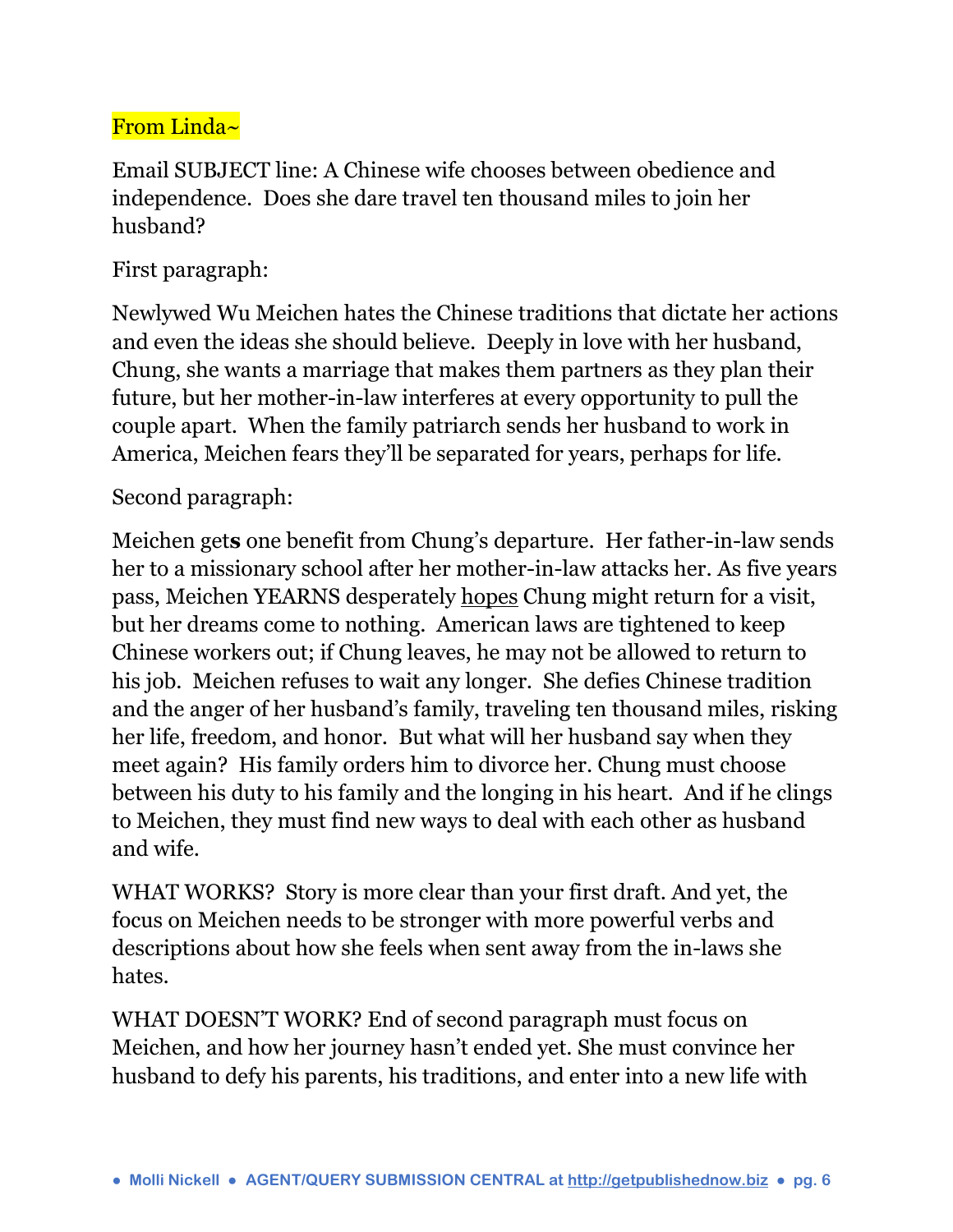her in America. Keep the question on her. Will her husband divorce and abandon her, or can she convince him to xxxxxx (you fill in the blanks).

At this point of your story, you want the agent to care about Meichen and to find out if she is successful, or if not, what will happen to her.

Subject line needs to be much shorter, like: A journey of 10,000 steps begins with a choice. (Ick! But you get the picture).

COMMENTS from the group: Add her age in the first paragraph. Child bride. Arranged marriage. Promised to each other.

#### From Doree~

Email SUBJECT line: Opioids-Can you hear me now?

(suggested revision to: Opioids . . . can you hear me now?

When change is mentioned to seventeen-year-old Levi Yokum, he thinks it's a new strategy on the coach's play board, nothing as permanent as death.

Levi Yokum uses teasing and laughter to prepare his mother, Camellia Josephine (CJ) for his graduation day. As his only parent since Levi turned three, the two are very close. So when her bright smile starts to dim, Levi assumes the change is a reflection of his pending departure. Except she's soon showing signs of something far different then simple sadness. Her cancer has returned, only this time it has metastases (spelling?) to her liver. She'd had breast cancer, twice when he was seven, and they beat it, victorious and united. Not this time. CJ's already made the decision that she's not interested in any medical intervention. Levi is devastated at her news. The situation becomes a roller coaster of arguments, slamming doors, and late night crying sessions. Witnessing his mother's rapid deterioration, Levi realizes he needs to step up, and give her back the son that offers her support and love. He can't stop his mom from dying, but he researches ways to assist her into a peaceful transition if her pain should become unbearable. He steals the needed medicine and squirrels it away in his bedroom. That is when he gradually learns that opioids have a strange way of taking over the sturdiest of minds.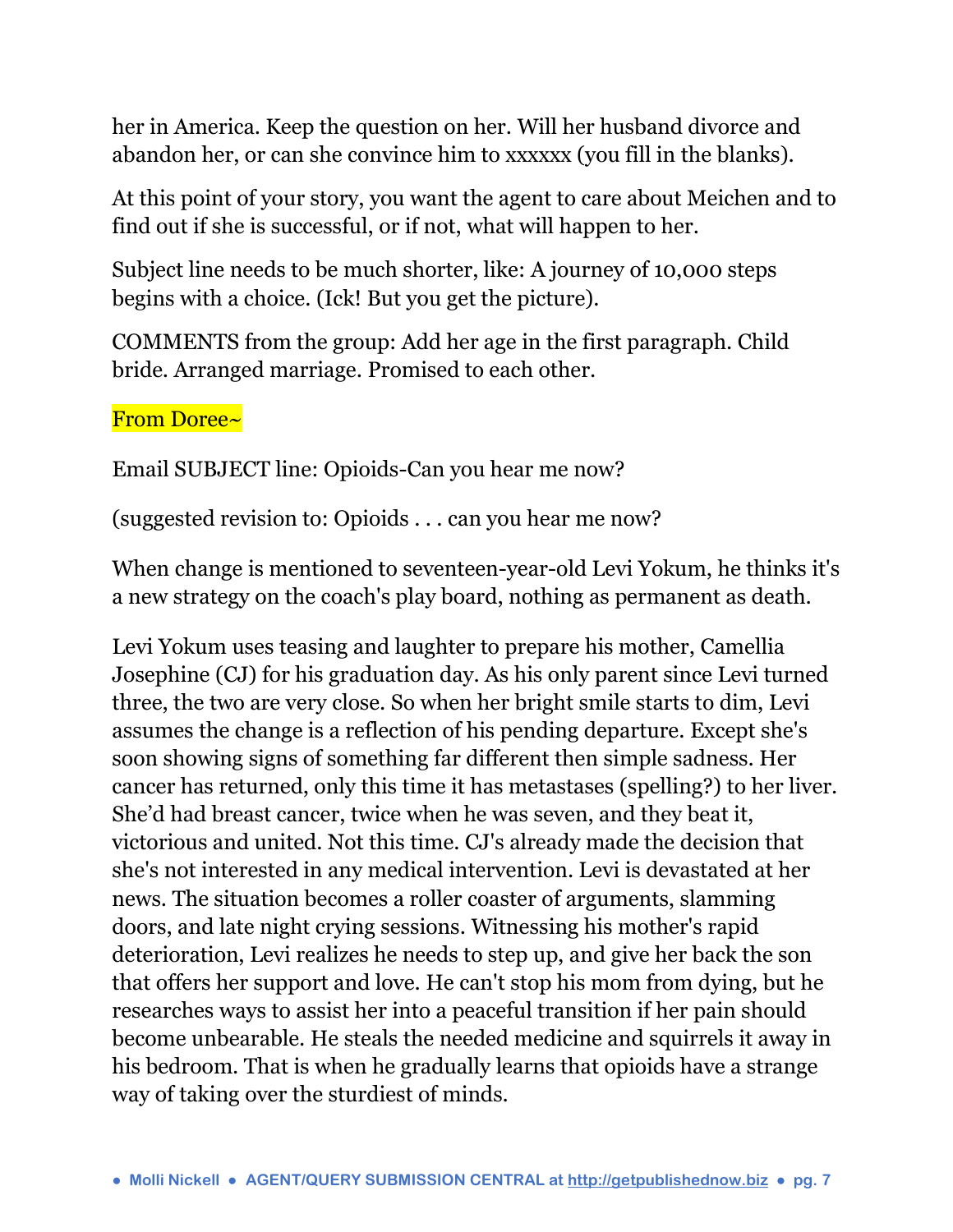WHAT WORKS? Nice job expanding your story. It's clear about Levi's struggles and confusion.

WHAT DOESN'T WORK? First paragraph needs to follow industry standard to present your story core and end with a tease. A declarative statement, or information about the story will not keep an agent reading.

Second paragraph needs to end with a question about Levi? Will he succumb to the temptations of drugs (ten little voices), or step up and help his mother into a peaceful transition. Will they both be lost, or will one survive? Make the agent want to know what happens to Levi.

COMMENTS from group: Great sentence that reveals the setting and pain in a nutshell: "The situation becomes a roller coaster of arguments, slamming doors, and late night crying sessions."

#### From Lisa~

Email SUBJECT line: Woman loses mind. Must find to stop murderer.

(Revision suggestion: Finding her past is the only way Kay will have a future. Or, revise to make the subject line engaging enough to motivate a "CLICK" and open the email. Perhaps: Memory, murder, and mayhem.)

Kay Smith, a victim of a suspicious car accident, awakens with only vague memories about her life/past. Hazy recollections and vivid, terrifying dreams about a notorious serial strangler leave her panicked about what her past may hold. While tracking down leads to reclaim her identity and life, Kay discovers she's being stalked by a murderer. She realizes her own survival hinges on remembering her dark history before it catches up with her. Will she remember the dark secrets of the past before they catch up with her?

Kay turns to a new friend for help in hiding her from the killer hot on her trail, Nick Costa, a decorated war hero, security specialist, and the secret object of Kay's smoldering passion. After narrowly escaping the stalker's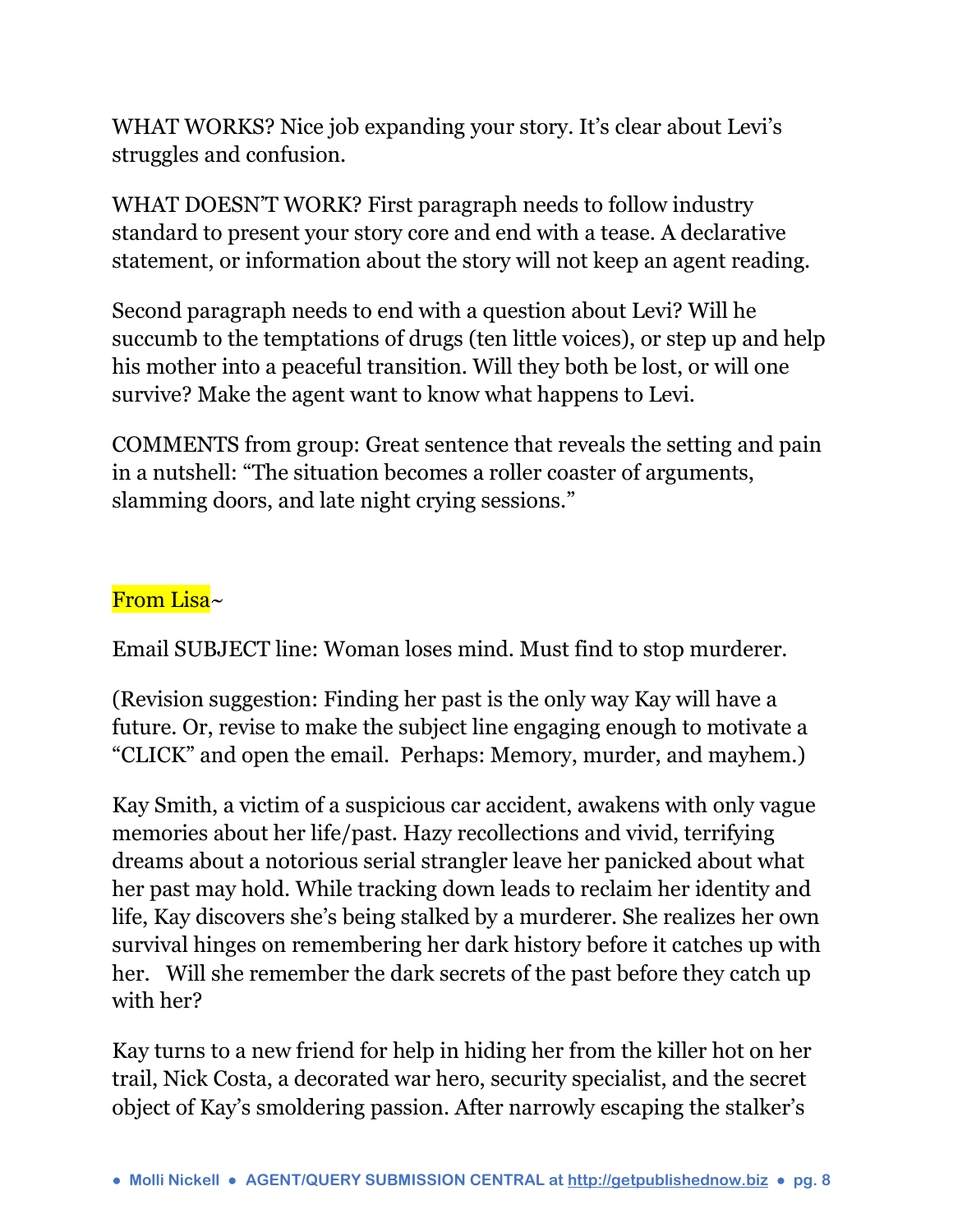bullets, the two take refuge in a seedy motel. There Nick confesses the deadly truth he's hidden from her--Kay is really Angela Lockhart, the missing First Lady of the United States. As the head of her Secret Service detail, Nick is keeping Angela's location and condition hidden from his superiors, part of a lone, desperate attempt to protect her from a killer in the White House. Determined to put an end to the killing spree that follows her every move, Angela leaves/ditches/sneaks away from Nick behind to confront her husband about his role in the murders of her sister and a young, pregnant intern. Her life is on the line when she finally comes faceto-face with the truth that everyone has deadly secrets to hide, even her.

WHAT WORKS? Much better clarity about the story. Still needs tease endings that are more than declarative statements. Tease endings are provocative questions that lead the reader to stick with the query and read more about the protagonist and the story. For example, first paragraph: Will she remember the dark secrets of the past before they catch up with her?

#### WHAT DOESN'T WORK?

In the second paragraph, combine the collision course that occurs between present actions and past truths as they meet during Angela's face-to-face with her husband, and the truth. Will the present win the faceoff, or will the past conquer all. (Ick, but you get the picture.)

Not sure if it's important, to mention that Nick is the object of Angela's smoldering passion.

COMMENTS from the group. Keep working on the tease endings. Submit them on our Facebook page to receive feedback from everyone.

#### NEXT WEEK~

# **The next Submission Central workshop meets next Friday, October 21. 1PM Eastern**

# **[CLICK HERE](https://zoom.us/webinar/register/2b511c2a10dda9837510d14dfea9e911) to open the registration link:**